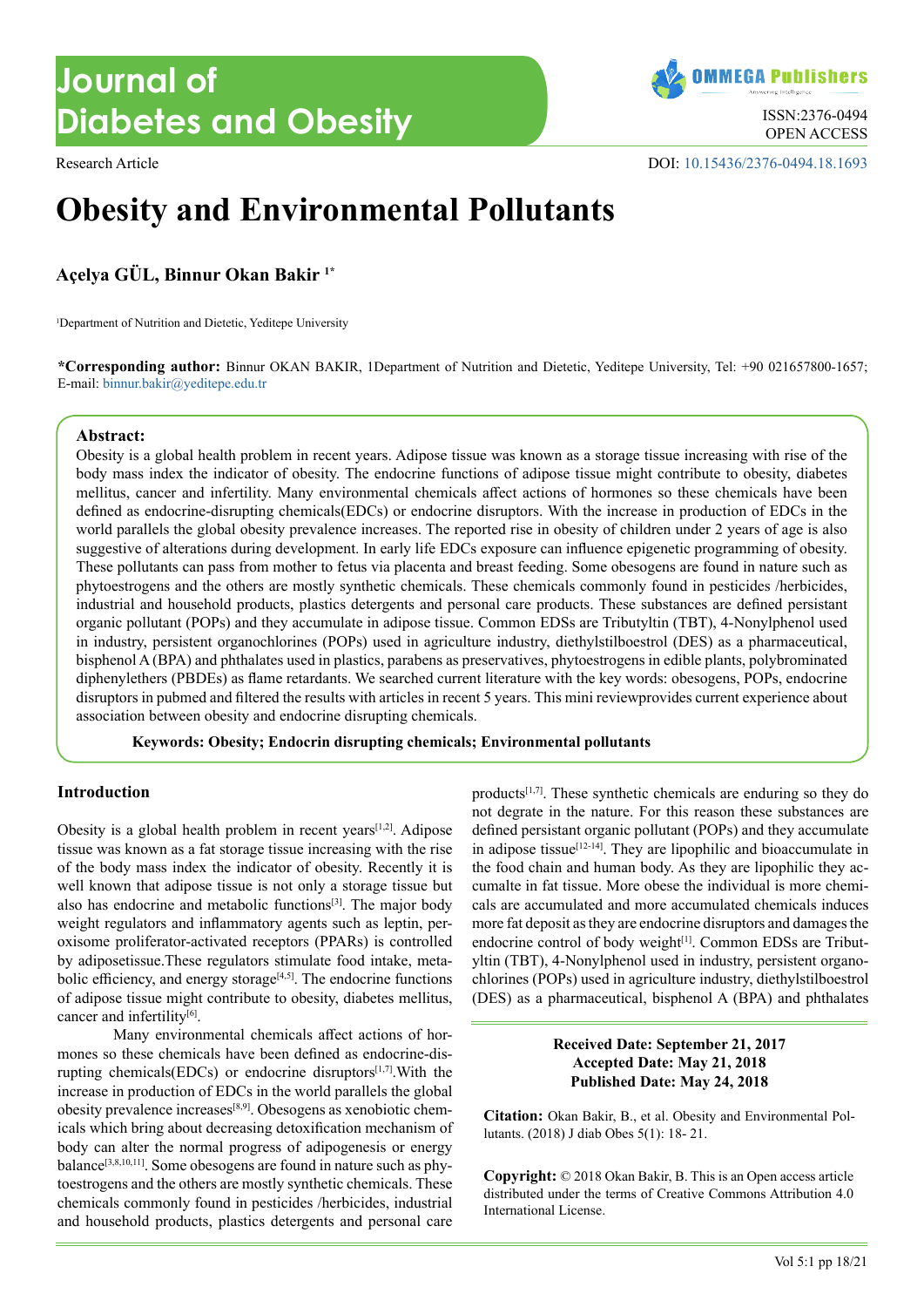used in plastics, parabens as preservatives, phytoestrogens in edible plants, polybrominated diphenylethers (PBDEs) as flame retardant[s\[1\]](#page-2-0). Tributyltin (TBT) used as a biocide in antifouling paints applied to the hulls of ships and cause imposex in molluscs and to masculines female fish<sup>[1,15]</sup>. TBT may inhibit aromatase which is responsible for the conversion of testosteron into estrogens[\[1,16,17\].](#page-2-0) 4-Nonylphenol is has eustrogenic effets and used as asurfactan in industry and domestic applicarion<sup>[\[1,18,19\]](#page-2-0)</sup>. POPs are used mostly as insecticides (DDT, DDE), Diethylstilbestrol (DES) is a non steroidal estrogen.The DES toxicity includes its interference with reproductive system and association with female reproductive tract cancers[\[1,20\].](#page-2-0) Bisphenol A a componenet of polycarbonat plastics and resins. It is ubiquitous in food and beverage containers, baby bottles,toys,dental sealants.Foods and beverage can be contaminated by BPA as a result of heating or acidic/basic condition during storage<sup>[\[1,8\]](#page-2-0)</sup>. Phythalates are diester of phthalic acid .They are used in commonly plastic scuh as polyvinyl chloride and some products such as food and beverage packaging, soaps, shampoos,cosmetics and hair sprays<sup>[8]</sup>. Parabens are mostly found in personal care products, foods, pharmaceutical products and paper products<sup>[1,21]</sup>. Phytoestrogens are found naturally in plant such as soy and soy products.They are defined dietary estrogens. Increased consumption of soy products and soy supplements cause exposure to phytoestrogens.Genstein which is predominant isoflavon in soybean is responsible of changes in the metabolic and adipo-genic regulators such as PPAR gama<sup>[\[8,21,23\]](#page-2-5)</sup>. Recent experimental data supported that genistein dysregulates the body composition, in a dose-dependent and gender-specific manner, disrupting and reprogramming the signals dictating adipose tissue expansion, likely throughout the early-life epigenetic regulation of Wnt10b, a further key adipogenic gene in adipose tissue[\[8,24\]](#page-2-5). Polychlorinated Bisphenols are organic chemicals and found in electricam equipment.Some PBCs are identified as EDCs because of their estrogenic and antiandrogenic effect[s\[8,25\]](#page-2-5). Although PCBs were banned at the end of the 1970s in many countries because of environmental toxicity, these compounds still remain present in the environment due to their high stability and represent one of the key constituents of POPs all over the world<sup>[8,26]</sup>. Perfluoroalkyl substances are non organochlorine POPs used in industrial applications.PFASs are detectable in human blood<sup>[\[8\]](#page-2-5)</sup>.

Pesticides consumption is the most important source of EDCs exposure<sup>[\[1,27\]](#page-2-0)</sup>. Two main types of pesticided are organochlorine and organophosphate pesticides. Although Organochlorine pesticides was banned, they are still detected in tap water. Organophosphate pesticides have replaced organochlorine<sup>[\[1,27\]](#page-2-0)</sup>. These pesticides enter into food chain and tends to persist en-vironment and accumulate human body<sup>[\[8,28\]](#page-2-5)</sup>. Human body might exposure to these chemicals with oral intake by contaminated water and food consumption, respiration, or dermal absorption $[1,7]$ . EDCs related obesitymay involve in several mechanisms. EDCs distrupt lipid and glucose metabolism(endocrine regulated metabolic process) and also neuroendocrine control of appetite and satiety<sup>[1,9,16,29,30]</sup>. MoreoverEDCs affect pro inflammatory mechanisms by activating oxidative stress- sensitive transcription factors such as nuclear factor kappa B (NFKB) stimulating cytokines, chemokines and adhesion molecules in the vascular endothelium. Along the pro-inflamatory mechanisms, EDCs are associated with an increased risk of non communicable or

chronic diseases such as cardivascular diseases or diabetes and insulin resistance<sup>[\[1,16,31,32\]](#page-2-0)</sup>. As EDCs are accumulated in fat tissue several studies shown an increasing in blood POPs following fat loss when obese individuals lose weight with diet or bariatric surgery, with approximately 30 kg decrease in fat mass<sup>[\[3,33,34\]](#page-2-1)</sup>.

Gender, dose, life stage and duration of EDCs exposure is important<sup>[1]</sup>. In obesogen hypothesis, EDCs effect obesity related epigenetic variations and microbiata profile. EDCs stimulate expression of noncoding RNAs, changes in chromatin structure and DNA and histone methylation. Low levels of DNA methylation can produce active adipogenic genes so adipocyte number increases.Increasing active adipogenic genes may change metabolic set point $[8,35]$ . According to set point theory, body weight sustains stable from internal regulatory mechanisms that are genetically determined<sup>[36]</sup>. Change in metabolic set point causes weight regain after weight loss<sup>[\[8,35\]](#page-2-5)</sup>.

In 14th week of gestation, adipogenesis begins $[8,37]$  and goes on during postnatal period<sup> $[6,38]$ </sup>. The reported rise in obesity of children under 2 years of age is also suggestive of alterations during development<sup>[\[1,39,40\]](#page-2-0)</sup>. Studies shown that babies born to mother who smoked tobacco during pregnancy have been found to have a low birth weight but later this babies are at increased risk of obesity<sup>[\[1,41\]](#page-2-0)</sup>. Other study of children in the Faroe Island shown that prenatal exposure to polychlorinated bisphenols and dikloro difenil dikloroetilencontained in seafood is related with increased body weight $[1,42]$ . In early life EDCs exposure can influence epigenetic programming of obesity<sup>[1]</sup>. These pollutants can pass from mother to fetus via placenta and breast feeding<sup>[\[43,44\]](#page-3-1)</sup>.

In a cohort conducted in 189 adult obese individuals aimed evaluation of POPs level in visceral and subcutaneous adipose tissue has found that both were affected with POPs but visceral adipose tissue was more sensitive to accumulation. Additionally they found a relationship between increased POPs accumulation and increased metabolic risk as dysglycemia and high blood pressure had positive relationhip with elevated POPs  $level<sup>[44]</sup>$  $level<sup>[44]</sup>$  $level<sup>[44]</sup>$ .

A rodent model experiment female mice were fed with high fat and high sucrose diet with or without pollutants. The pollutants were prepared as a mixture of low doses. It contained 'Tolerable Daily Intake (TDI)' doses of tetrachlorodibenzo-p-dioxin, PCB, bisphenol A and phthalate. Each pollutant was used at a dose grossly corresponding to the TDI reference dose. They found that mice fed with pollutants even at TDI doses had increased body weight, plasma fasting glycose and plasma insulin levels. Additionally found out that metabolic aoutcomes were sex and age depended that female were more sensitive to exposure in diffrerent stages of life span $[42]$ .

One of the main issues of the world is obesity which is related to genetic and environmental factors. Although obesity is related with excessive food consumption or lack of exercise with the increasing industrialization it is also associated with strongly environmental factors such as synthetic chemicals and pollutants. These substances accumulate adipose tissue and mimic endocrine hormones.The early exposure to EDCs in prenatal and postnatal period which is especially before 2 years of life increases risk for adulthood obesity.When considering the relationship between obesity and EDCs, production of EDCs must be controlled by policies and exposure to these substances especialy early life stages should be reduced.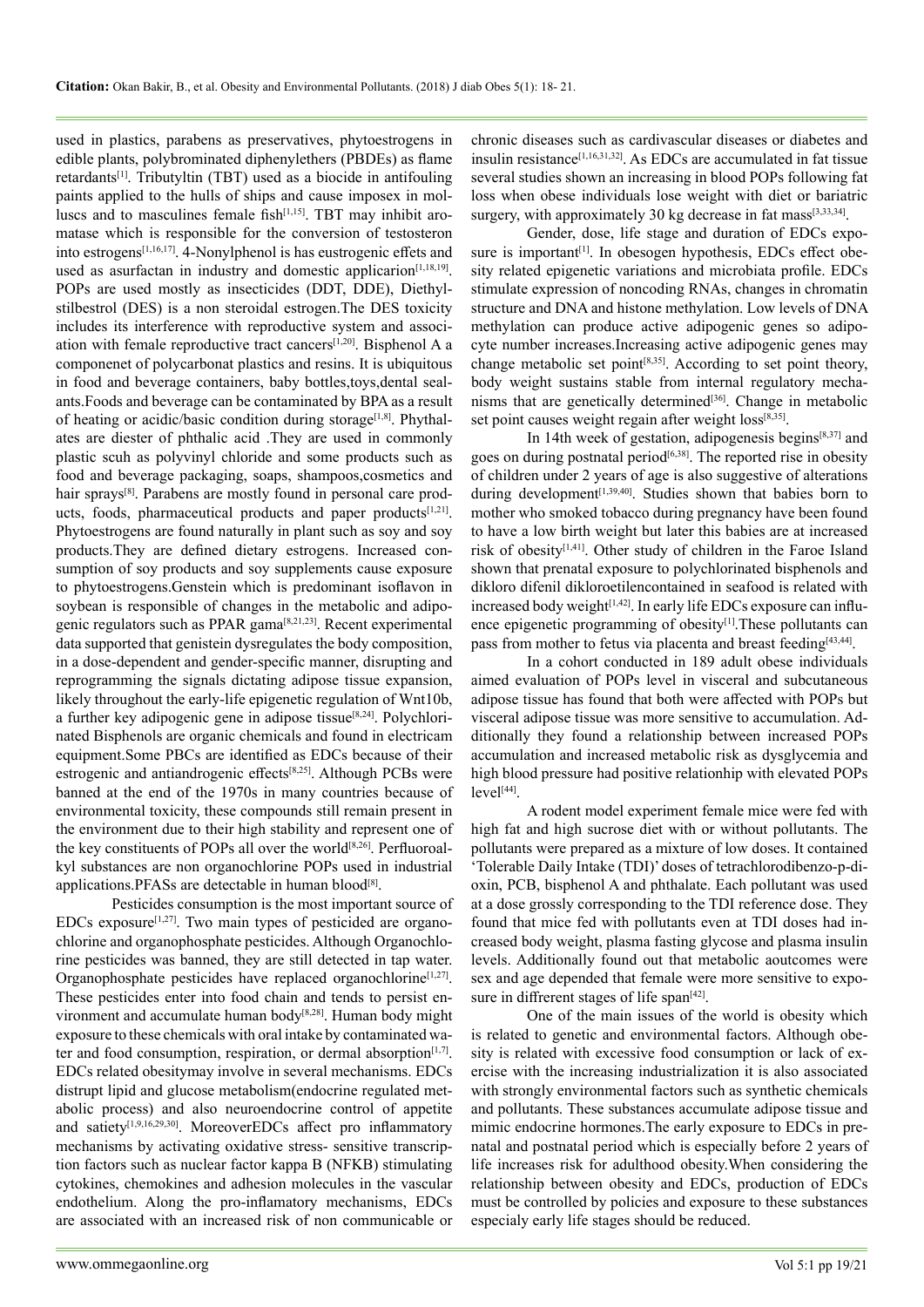

**Abbreviatıons:** PPARS: Peroxisome Proliferator Activated Receptors; EDCs: Endocrine Disrupting Chemicals; POPs: Persistant Organic Pollutant; TBT:Tributytin; DES: Diethylstilbestrol; BPA: Bisphenol A; PBDEs: Polybrominated Diphenylethers; DDT: Dikloro Difenil Trikloroethan; DDE: Dikloro Difenil Dikloroetilen

# **References**

1. Darbre, P.D. Endocrine and Disruptors and Obesity. (2017) Curr Obes Rep 6(1): 18-27.

<span id="page-2-0"></span>[PubMed│](https://www.ncbi.nlm.nih.gov/pmc/articles/PMC5359373/)CrossRef│Others

2. OECD. Obesity update. June 2014. Accessed 8 Feb 2017. Statistics showing the rise in obesity. PubMed│CrossRef│[Others](http://www.oecd.org/health/obesity-update.htm)

<span id="page-2-1"></span>3. Merril, M.L., Emond, C., Kim, M.J., et al. Toxicological Function of Adipose Tissue:Focus on Persistent Organic Pollutatnts. (2013) Environ Health Perspect 121(2): 162-169.

<span id="page-2-2"></span>[PubMed│](https://www.ncbi.nlm.nih.gov/pubmed/23221922)[CrossRef](https://doi.org/10.1289/ehp.1205485)│[Others](https://ehp.niehs.nih.gov/1205485/)

4. Grün, F., Blumberg, B. Environmental Obesogens: Organotins and Endocrine Disrupion via Nuclear Receptor Signaling. (2006) Endocrinology 147(6 Suppl): S50-S55.

[PubMed│](https://www.ncbi.nlm.nih.gov/pubmed/16690801)[CrossRef](https://doi.org/10.1210/en.2005-1129)│[Others](https://academic.oup.com/endo/article/147/6/s50/2878376)

5. Auwerx, J. PPAR gama, the Ultimate Thrifty Gene. (1999) Diabetologia 42(9): 1033-1049.

<span id="page-2-3"></span>[PubMed│](https://www.ncbi.nlm.nih.gov/pubmed/10447513)CrossRef│[Others](https://link.springer.com/content/pdf/10.1007/s001250051268.pdf)

- 6. Janesick, A.S., Blumberg, B. Obesogens: an Emerging Threat to Public Health. (2016) Am J Obstet Gynecol 214(5): 559-565. [PubMed│](https://www.ncbi.nlm.nih.gov/pubmed/26829510)[CrossRef](https://doi.org/10.1016/j.ajog.2016.01.182)│[Others](https://www.ajog.org/article/S0002-9378(16)00232-5/fulltext)
- <span id="page-2-4"></span>7. Darbre, P.D. Endocrine disruption and human health. New York: Academic; Overview of EDCs and human health which sets the bigger picture (2015).

<span id="page-2-5"></span>PubMed│CrossRef│[Others](https://www.elsevier.com/books/endocrine-disruption-and-human-health/darbre/978-0-12-801139-3)

8. Nappi, F., Barrea, L., Somma, C.D., et. al. Endocrine Aspects of Environmental "Obesogens" Pollutants. (2016) Int J Environ Res Public Health 13(8):765.

[PubMed│](https://www.ncbi.nlm.nih.gov/pmc/articles/PMC4997451/)CrossRef│Others

9. Gore, A.C., Chappell, V.A., Fenton, S.E., et al. EDC-2: The Endocrine Society's second scientific statement on endocrine-disrupting chemicals. (2015) Endocr Rev 36(6): E1–E150.

[PubMed│](https://www.ncbi.nlm.nih.gov/pubmed/26544531)[CrossRef](https://doi.org/10.1210/er.2015-1010)│[Others](https://academic.oup.com/edrv/article/36/6/E1/2354691)

10. Barouki, R. Linking long-term toxicity of xeno-chemicals with short-term biological adaptation. (2010) Biochimie 92(9): 1222– 1226.

[PubMed│](https://www.ncbi.nlm.nih.gov/pubmed/20188785)[CrossRef](https://doi.org/10.1016/j.biochi.2010.02.026)│[Others](https://www.sciencedirect.com/science/article/pii/S0300908410000878?via%3Dihub)

11. Grün, F., Blumberg, B. Environmental obesogens: Organotins and endocrine disruption via nuclear receptor signaling. (2006) Endocrinology 147(6 Suppl): S50–S55.

<span id="page-2-6"></span>[PubMed│](https://www.ncbi.nlm.nih.gov/pubmed/16690801)[CrossRef](https://doi.org/10.1210/en.2005-1129)│[Others](https://academic.oup.com/endo/article/147/6/s50/2878376)

12. Ozonoff, D., Aschengrau, A., Coogan, P. Cancer in the vicinity of a department of defense superfund site in Massachusetts. (1994) Toxicol Ind Health 10(3): 119–141.

[PubMed│](https://www.ncbi.nlm.nih.gov/pubmed/7855862)[CrossRef](https://doi.org/10.1177/074823379401000302)│[Others](http://journals.sagepub.com/doi/abs/10.1177/074823379401000302?url_ver=Z39.88-2003&rfr_id=ori:rid:crossref.org&rfr_dat=cr_pub%3dpubmed)

13. Li, Q.Q., Loganath, A., Chong, Y.S., et al. Persistent organic pollutants and adverse health effects in humans. (2006) J Toxicol Environ Health A 69(21): 1987– 2005.

[PubMed](https://www.ncbi.nlm.nih.gov/pubmed/16982537)│[CrossRef](https://doi.org/10.1080/15287390600751447)│Others

14. Pestana, D., Faria, G., Sa, C., et. al. Persistent Organic Pollutant Levels in Human Visceral and Subcutaneous Adipose tissue in Obese Individuals- Depot Differences and Dysmetabolism implications. (2014) Environ Res 133: 170-177.

[PubMed](https://www.ncbi.nlm.nih.gov/pubmed/24949816)│[CrossRef](https://doi.org/10.1016/j.envres.2014.05.026)│[Others](https://www.sciencedirect.com/science/article/pii/S001393511400187X)

15. Horiguchi, T. Masculinization of female gastropod mollusks induced by organotin compounds, focusing on mechanism of actions of tributyltin and triphenyltin for development of imposex. (2006) Environ Sci 13(2): 77–87.

[PubMed](https://www.ncbi.nlm.nih.gov/pubmed/16788559)│CrossRef│Others

16. Saitoh, M., Yanase, T., Morinaga, H., et al. Tributyltin or triphenyltin inhibits aromatase activity in the human granulosa-like tumor cell line KGN. (2001) Biochem Biophys Res Commun 289(1): 198-204.

[PubMed](https://www.ncbi.nlm.nih.gov/pubmed/11708799)│[CrossRef](https://doi.org/10.1006/bbrc.2001.5952)│[Others](https://www.sciencedirect.com/science/article/pii/S0006291X01959522?via%3Dihub)

- 17. Cooke, G.M. Effect of organotins on human aromatase activity in vitro. (2002) Toxicol Lett 126(2): 121–130. [PubMed](https://www.ncbi.nlm.nih.gov/pubmed/11751016)│[CrossRef](https://doi.org/10.1016/S0378-4274(01)00451-9)│[Others](https://www.sciencedirect.com/science/article/pii/S0378427401004519)
- 18. OECD (Organisation for Economic Cooperation and Development). The 2004 OECD list of high production volume chemicals. (2004) Environment Directorate, Paris. PubMed│CrossRef│[Others](http://www.oecd.org/chemicalsafety/risk-assessment/33883530.pdf)
- 19. White, R., Jobling, S., Hoare, S.A., et al. Environmentally persistent alkylphenolic compounds are estrogenic. (1994) Endocrinology 135(1): 175-182.

[PubMed](https://www.ncbi.nlm.nih.gov/pubmed/8013351)│[CrossRef](https://doi.org/10.1210/endo.135.1.8013351)│[Others](https://academic.oup.com/endo/article-abstract/135/1/175/3035834?redirectedFrom=fulltext)

20. Koebnick, C., Smith, N., Coleman, K.J., et al. Prevalence of extreme obesity in a multiethnic cohort of children and adolescents. (2010) J Pediatr 157(1): 26-31.

[PubMed](https://www.ncbi.nlm.nih.gov/pubmed/20303506)│[CrossRef](https://doi.org/10.1111/j.2047-6310.2013.00154.x)│[Others](https://onlinelibrary.wiley.com/doi/pdf/10.1111/j.2047-6310.2013.00154.x)

21. Darbre, P.D., Harvey, P.W. Parabens can enable hallmarks and characteristics of cancer in human breast epithelial cells: a review of the literature with reference to new exposure data and regulatory status. (2014) J Appl Toxicol 34(9): 925–938.

[PubMed](https://www.ncbi.nlm.nih.gov/pubmed/25047802)│[CrossRef](https://doi.org/10.1002/jat.3027)│[Others](https://onlinelibrary.wiley.com/doi/abs/10.1002/jat.3027)

- 22. Patisaul, H.B., Jefferson, W. The pros and cons of phytoestrogens. (2010) Front Neuroendocrinol 31(4): 400–419. [PubMed](https://www.ncbi.nlm.nih.gov/pmc/articles/PMC3074428/)│CrossRef│[Others](https://www.pubfacts.com/detail/20347861/The-pros-and-cons-of-phytoestrogens)
- 23. Penza, M., Montani, C., Romani, A., et al. Genistein affects adipose tissue deposition in a dose-dependent and gender-specific manner. (2006) Endocrinology 147(12): 5740–5751.

[PubMed](https://www.ncbi.nlm.nih.gov/pubmed/16959845)│[CrossRef](https://doi.org/10.1210/en.2006-0365)│[Others](https://academic.oup.com/endo/article/147/12/5740/2500809)

- 24. Strakovsky, R.S., Lezmi, S., Flaws, J.A., et al. Genistein exposure during the early postnatal period favors the development of obesity in female, but not male rats. (2014) Toxicol Sci 138(1): 161–174. [PubMed](https://www.ncbi.nlm.nih.gov/pubmed/24361872)│[CrossRef](https://doi.org/10.1093/toxsci/kft331)│[Others](https://academic.oup.com/toxsci/article/138/1/161/1673080)
- 25. Portigal, C.L., Cowell, S.P., Fedoruk, M.N., et al. Polychlorinated biphenyls interfere with androgen-induced transcriptional activation and hormone binding. (2002) Toxicol Appl Pharmacol 179(3):